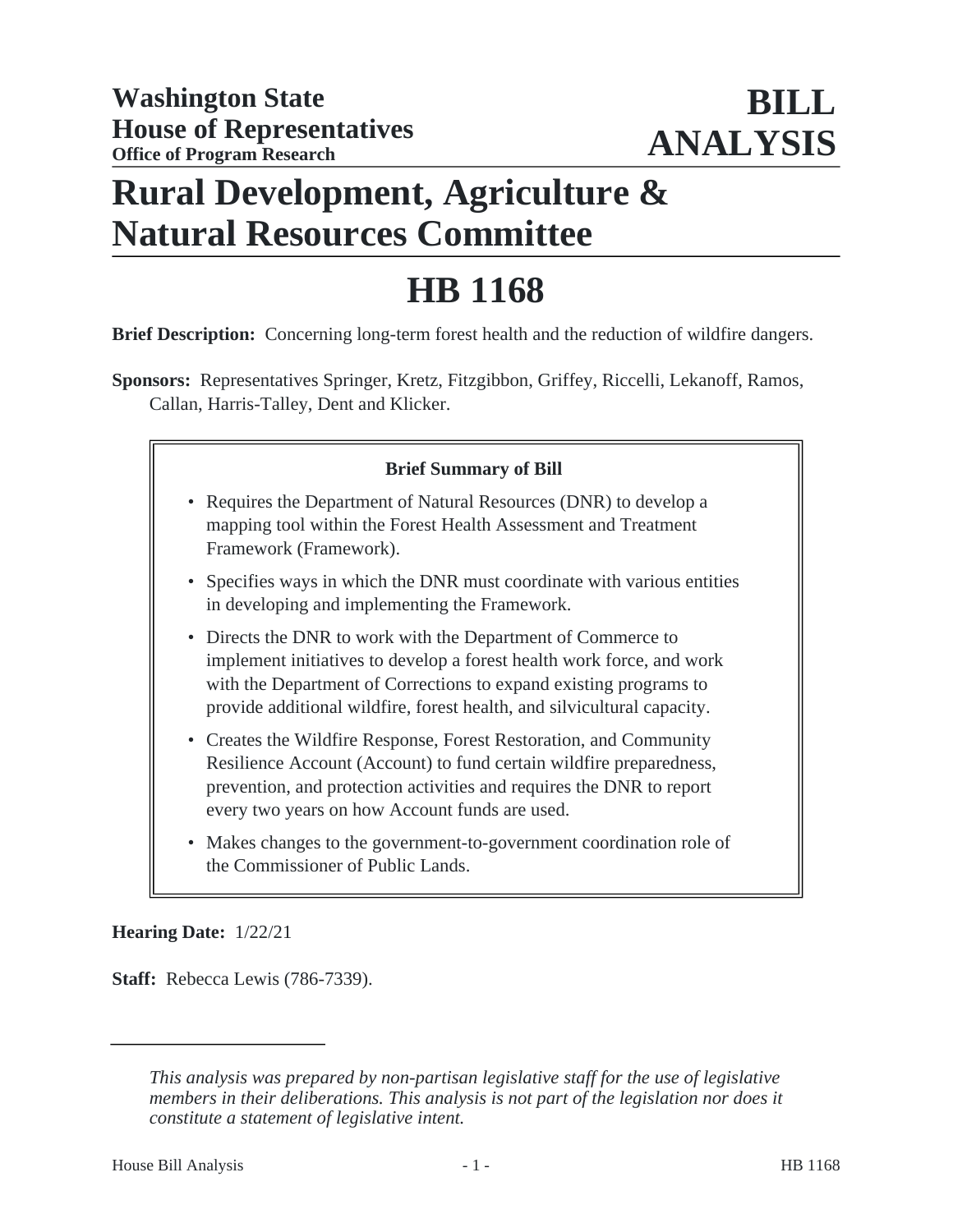# **Background:**

#### The Department of Natural Resources.

The Department of Natural Resources (DNR) has direct charge and responsibility over all matters pertaining to forest fire services in the state. The forest fire-related duties of the DNR include enforcing all forest fire-related laws, investigating the cause of forest fires, and directing fire suppression efforts. In 2007 the Legislature designated the DNR as the state lead in developing a comprehensive forest health program for the state. As part of that designation, the DNR was directed to gather and disseminate forest health information, to coordinate forest health monitoring activities, and to coordinate with universities and other agencies to provide landowners with technical assistance regarding forest health.

#### *Forest Health Assessment and Treatment Framework (RCW 76.06.200).*

In 2017 the DNR established the Forest Health Assessment and Treatment Framework (Framework) at the direction of the Legislature. The Framework has three components: assessment, treatment, and progress review and reporting. The purpose of the Framework is to proactively and systematically address forest health issues facing the state. The DNR must use the Framework to assess and treat fire prone lands each biennium, with a goal of assessing and treating 1 million acres of land by 2033. In developing and implementing the Framework, the DNR must use and build on the 20-year forest health strategic planning initiated at the direction of the Legislature in 2016.

#### *Forest Health Advisory Committee.*

In 2017 the DNR established the Forest Health Advisory Committee (Committee) to assist in developing and implementing the Framework. The Committee may include representation from a variety of forest health stakeholder groups, including forest landowners, wildland fire response organizations, conservation groups, and local communities. The Committee may consult with federal agencies and with local, state, and tribal governments.

#### *Wildland Fire Advisory Committee.*

The Wildland Fire Advisory Committee (Advisory Committee) was created in 2015. The Advisory Committee advises the Commissioner of Public Lands (Commissioner) on all matters related to wildland firefighting in the state. This includes developing strategies to enhance the safe and effective use of private and public wildland firefighting resources.

#### The Commissioner of Public Lands.

The Commissioner is designated as the state's lead for all forest health issues and is responsible for promoting government-to-government communications between the state and federal government on forest land management decisions. Each year, the Commissioner must provide a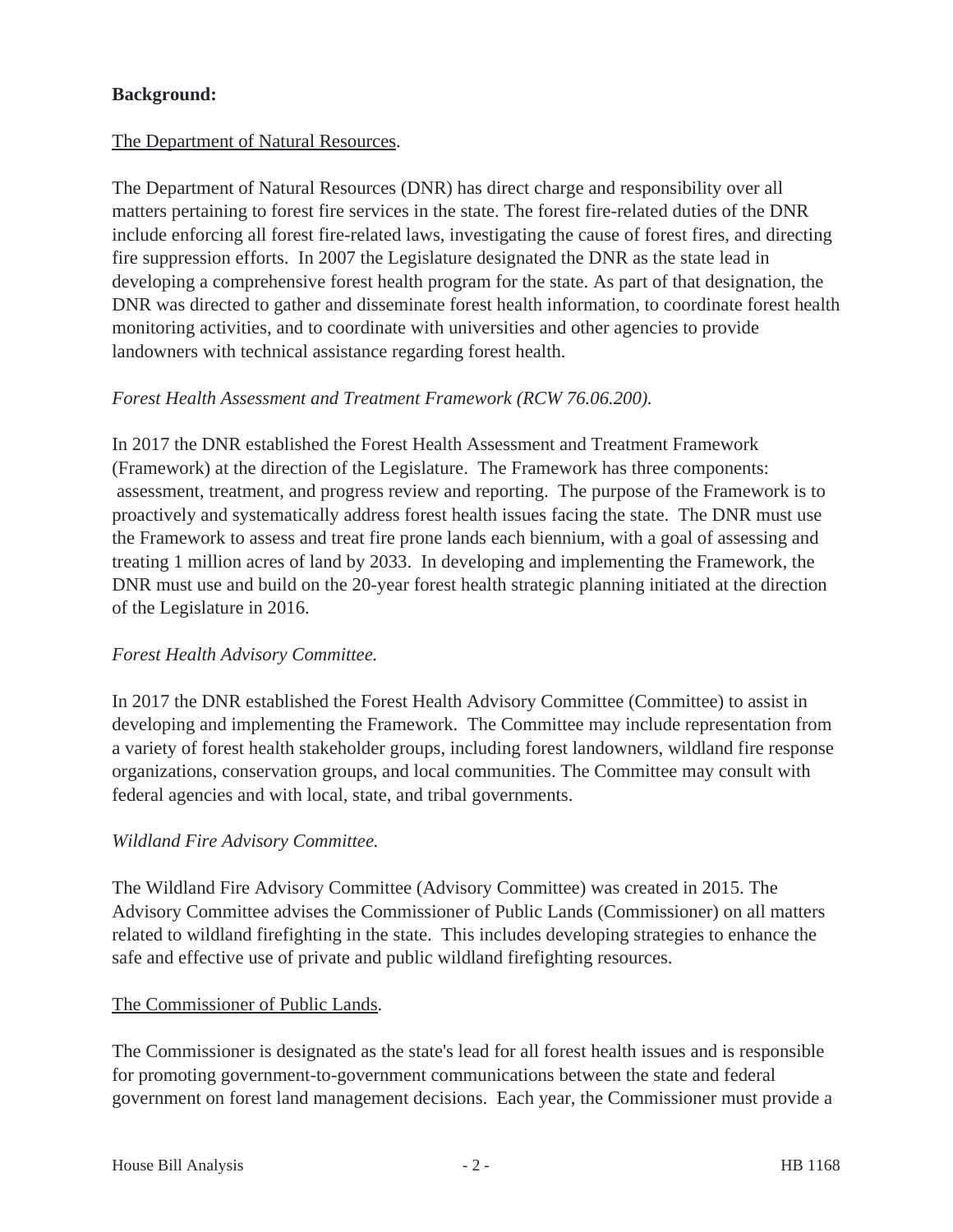progress report to the Legislature on their coordination responsibility and any recommended statutory changes, policy issues, or funding needs.

#### Good Neighbor Agreements.

The United States Congress first authorized a Good Neighbor pilot program in 2000 between the United States Forest Service (USFS) and the Colorado State Forest Service. Since that time, the Good Neighbor Authority Program has expanded to include the Bureau of Land Management (BLM) in addition to the USFS, and to encompass all 50 states and Puerto Rico. Under Good Neighbor Authority agreements, state agencies are authorized to undertake a broad array of land management activities on USFS and BLM lands, including fuels management, and forest, range, and fisheries habitat restoration.

# Tribal Forest Protection Act of 2004.

The Tribal Forest Protection Act authorizes the Secretaries of Agriculture and Interior to give special consideration to tribally-proposed stewardship, contracting, or other projects on USFS or BLM land bordering or adjacent to Indian trust land to protect the Indian trust resources from fire, disease, or other threat coming off of that USFS or BLM land.

# **Summary of Bill:**

# The Department of Natural Resources.

#### *Forest Health Assessment Framework*.

Within the assessment element of the Forest Health Assessment and Treatment Framework, the Department of Natural Resources (DNR) must develop a mapping tool to identify small forestland owners within wildfire risk areas. The DNR must use the mapping tool to evaluate and optimize forest health work to reduce wildfire risk in high risk areas and leverage funding and landowner assistance programs with the greatest impact for wildfire prevention, preparedness, and response.

The DNR must take additional actions when developing and implementing the Forest Health Assessment and Treatment Framework. These actions include: (1) partnering with federally recognized tribes where possible to expand the use of the Tribal Forest Protection Act on certain federal lands; (2) prioritizing forest health treatments nearby or adjacent to state lands when entering into good neighbor agreements, to increase the speed, efficiency, and impact on the landscape; and (3) work with a variety of local entities and the Washington State University extension to develop an integrated small forestland owner assistance program for forest health activities.

The forestland owner assistance program must diversify landowner assistance programs, and integrate existing landowner assistance programs, to efficiently and effectively reach diverse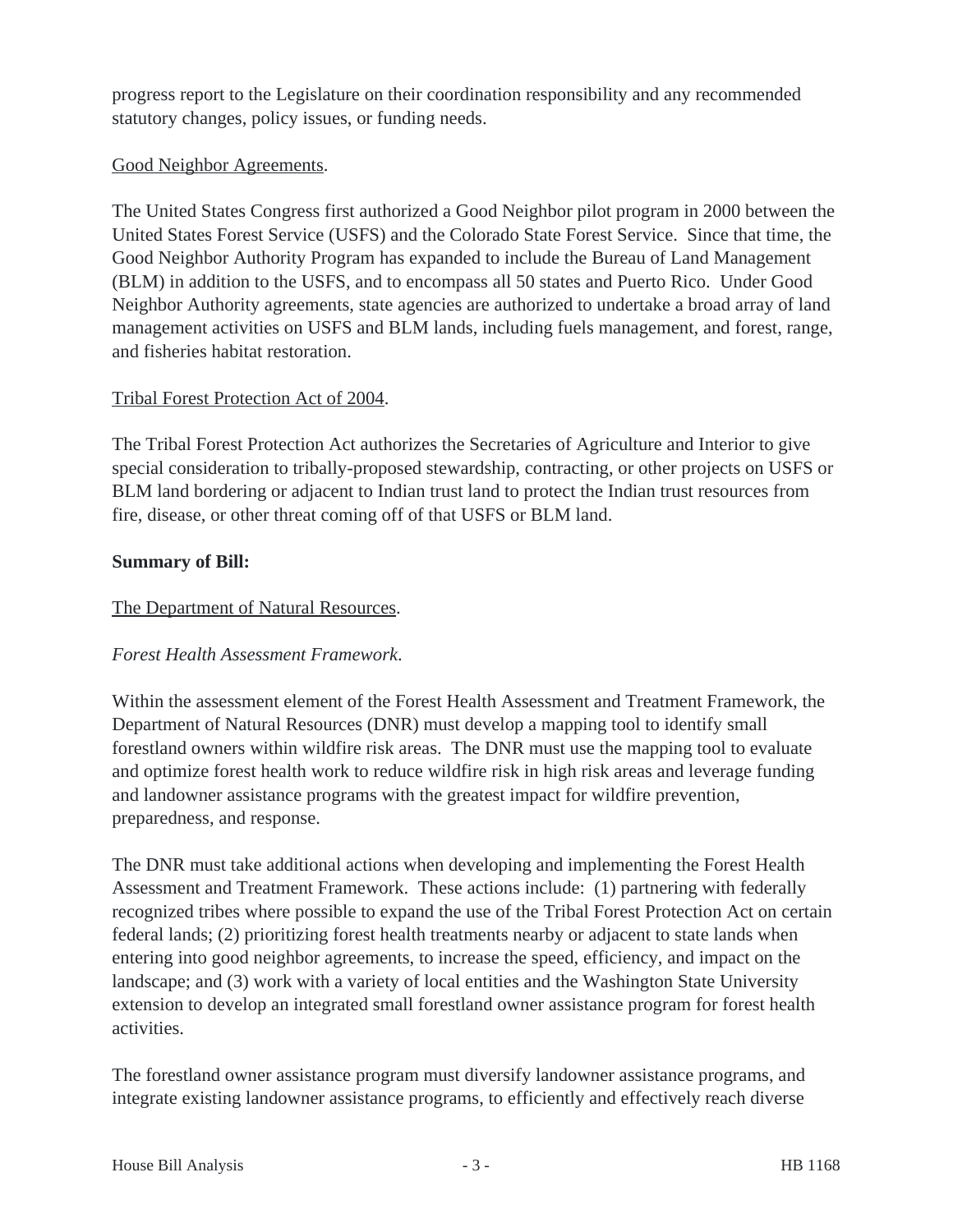small forest landowners, distribute funding effectively to lower wildfire risk in high risk areas, increase education and outreach to small forestland owners, and identify and remove barriers to technical assistance, funding, and forest health management planning.

#### *Workforce Development*.

The DNR, jointly with the Department of Commerce (Commerce), and in consultation with centers for excellence, higher education, and workforce development centers, must develop and implement initiatives to develop a forest health workforce. This includes developing a plan for tracking, maintaining, and publicly reporting on specific items related to development of workforce initiatives including: a working definition of the forest sector workforce, training recommendations, identification of gaps and barriers to a full forest sector workforce pool; and any recommendations for addressing barriers or other needs to develop a forest sector workforce.

The DNR and the Department of Corrections (DOC) must jointly expand existing programs to provide additional wildfire, forest health, and silvicultural capacity, such as a post- release program to help formerly incarcerated individuals who have served on state fire response crews obtain employment in wildfire suppression and forest management.

The DNR must use existing programs, such as the Washington Conservation Corps, Washington Veterans Corps, or other similar programs to expand forest health workforce opportunities.

# *Account and Reporting*.

The Wildfire Response, Forest Restoration, and Community Resilience Account (Account) is created. Funds in the Account may be spent only after appropriation and used only to monitor, track, and implement certain wildfire preparedness, prevention, and protection purposes. Funds in the account may not be used for emergency fire costs or suppression costs. Appropriations for forest health activities in the 2021-2023 biennium must not be less than \$25 million. The DNR may solicit recommendations on how to use funds in the account from the Forest Health Advisory Committee and the Wildland Fire Advisory Committee (Advisory Committees). The Advisory Committees must use environmental justice or equity focused tools to identify highly impacted communities when making recommendations for investments from the Account.

By December 1 of each odd-numbered year, the DNR must provide a report to the Governor and Legislature on: (1) the type, amount, and purpose of expenditures made from the Account by fiscal year; (2) the amount of unspent and unobligated funds in the account, and recommendations for disbursement to local districts; (3) progress on the implementation of the Wildland Fire Protection 10-year Strategic Plan; and (4) progress on the implementation of the 20-year Forest Health Strategic Plan. The DNR must also include any recommendations for adjustments to how Account funds are disbursed.

# Duties of the Commissioner of Public Lands.